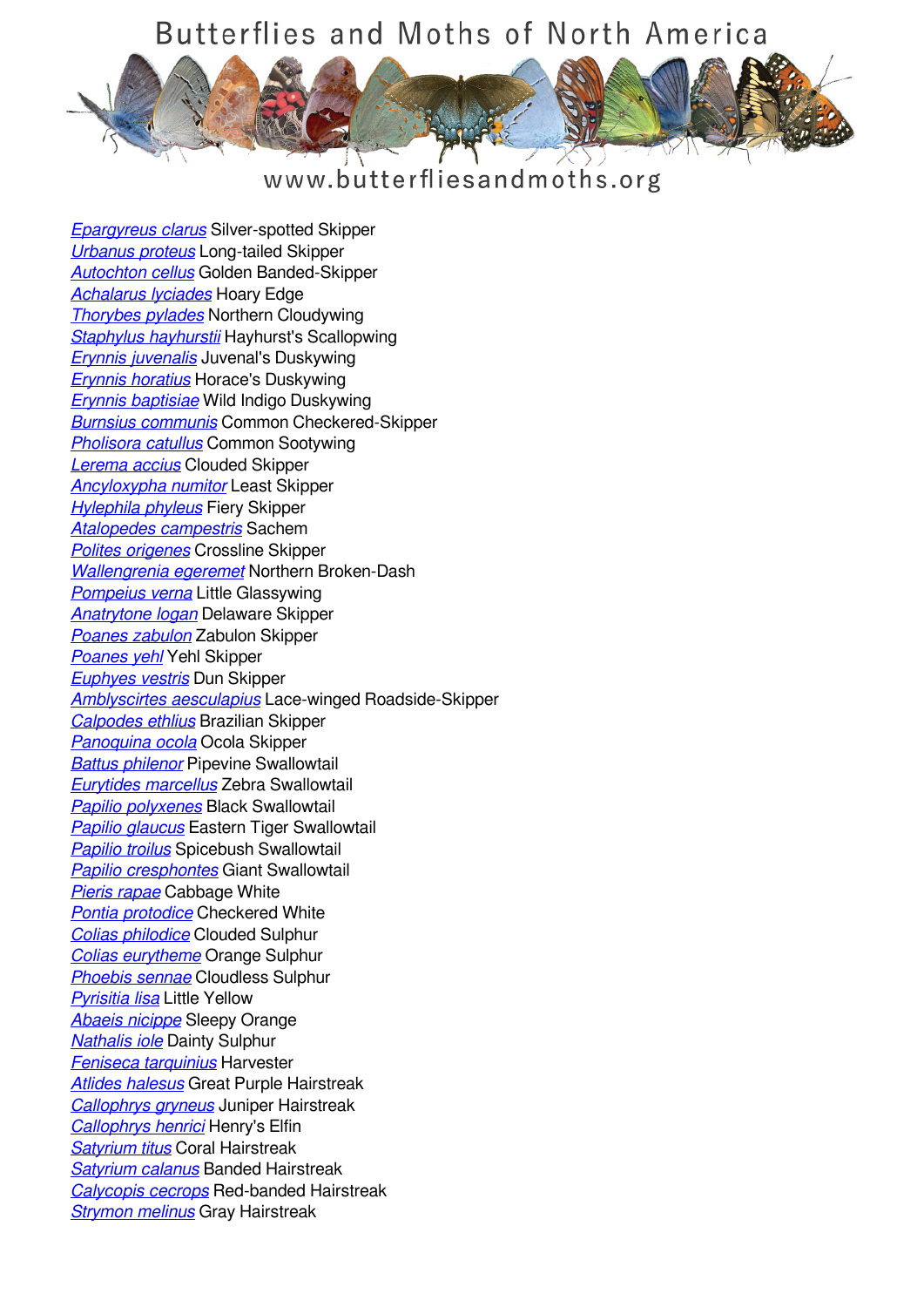## Butterflies and Moths of North America

*[Parrhasius m album](/species/Parrhasius-m-album)* White-M Hairstreak *[Cupido comyntas](/species/Cupido-comyntas)* Eastern Tailed-Blue *Chameglecta* Summer Azure *[Libytheana carinenta](/species/Libytheana-carinenta)* American Snout

*[Danaus plexippus](/species/Danaus-plexippus)* Monarch *[Agraulis vanillae](/species/Agraulis-vanillae)* Gulf Fritillary W.butterfliesandmoths.org *[Euptoieta claudia](/species/Euptoieta-claudia)* Variegated Fritillary *[Speyeria cybele](/species/Speyeria-cybele)* Great Spangled Fritillary *[Limenitis arthemis](/species/Limenitis-arthemis)* Red-spotted Purple or White Admiral *[Limenitis arthemis astyanax](/species/Limenitis-arthemis-astyanax)* 'Astyanax' Red-spotted Purple *[Limenitis archippus](/species/Limenitis-archippus)* Viceroy *[Asterocampa celtis](/species/Asterocampa-celtis)* Hackberry Emperor *[Asterocampa clyton](/species/Asterocampa-clyton)* Tawny Emperor *[Chlosyne nycteis](/species/Chlosyne-nycteis)* Silvery Checkerspot *[Phyciodes tharos](/species/Phyciodes-tharos)* Pearl Crescent *[Junonia coenia](/species/Junonia-coenia)* Common Buckeye *[Polygonia interrogationis](/species/Polygonia-interrogationis)* Question Mark *[Polygonia comma](/species/Polygonia-comma)* Eastern Comma *[Nymphalis antiopa](/species/Nymphalis-antiopa)* Mourning Cloak *[Vanessa virginiensis](/species/Vanessa-virginiensis)* American Lady *[Vanessa cardui](/species/Vanessa-cardui)* Painted Lady *[Vanessa atalanta](/species/Vanessa-atalanta)* Red Admiral *[Anaea andria](/species/Anaea-andria)* Goatweed Leafwing *[Enodia portlandia](/species/Enodia-portlandia)* Southern Pearly-eye *[Enodia anthedon](/species/Enodia-anthedon)* Northern Pearly-eye *[Satyrodes appalachia](/species/Satyrodes-appalachia)* Appalachian Brown *[Cyllopsis gemma](/species/Cyllopsis-gemma)* Gemmed Satyr *[Megisto cymela](/species/Megisto-cymela)* Little Wood-Satyr *[Hermeuptychia sosybius](/species/Hermeuptychia-sosybius)* Carolina Satyr *[Cercyonis pegala](/species/Cercyonis-pegala)* Common Wood-Nymph *[Automeris io](/species/Automeris-io)* Io moth *[Antheraea polyphemus](/species/Antheraea-polyphemus)* Polyphemus moth *[Hyalophora cecropia](/species/Hyalophora-cecropia)* Cecropia silkmoth *[Anisota virginiensis](/species/Anisota-virginiensis)* Pink-striped oakworm moth *[Citheronia regalis](/species/Citheronia-regalis)* Royal Walnut Moth *[Anisota senatoria](/species/Anisota-senatoria)* Orange-tipped oakworm moth *[Sphingicampa bisecta](/species/Sphingicampa-bisecta)* Bisected honey locust moth *[Ceratomia undulosa](/species/Ceratomia-undulosa)* Waved sphinx *[Manduca sexta](/species/Manduca-sexta)* Carolina sphinx *[Hemaris thysbe](/species/Hemaris-thysbe)* Hummingbird Clearwing *[Hemaris diffinis](/species/Hemaris-diffinis)* Snowberry Clearwing *[Datana sp.](/species/Datana-sp.) [Datana integerrima](/species/Datana-integerrima)* Walnut Caterpillar Moth *[Lochmaeus bilineata](/species/Lochmaeus-bilineata)* Double-lined Prominent *[Tarache aprica](/species/Tarache-aprica)* Exposed Bird-dropping Moth *[Marimatha nigrofimbria](/species/Marimatha-nigrofimbria)* Black-bordered Lemon Moth *[Acronicta clarescens](/species/Acronicta-clarescens) [Spodoptera ornithogalli](/species/Spodoptera-ornithogalli)* Yellow-striped Armyworm Moth *[Maliattha synochitis](/species/Maliattha-synochitis)* Black-dotted Maliattha *[Anagrapha falcifera](/species/Anagrapha-falcifera)* Celery Looper Moth *[Rachiplusia ou](/species/Rachiplusia-ou)* Gray Looper Moth *[Lacinipolia laudabilis](/species/Lacinipolia-laudabilis)* Laudable Arches *[Feltia subgothica](/species/Feltia-subgothica)* Subgothic Dart *[Choephora fungorum](/species/Choephora-fungorum)* Bent-Line Dart *[Agnorisma badinodis](/species/Agnorisma-badinodis)* Pale-banded Dart